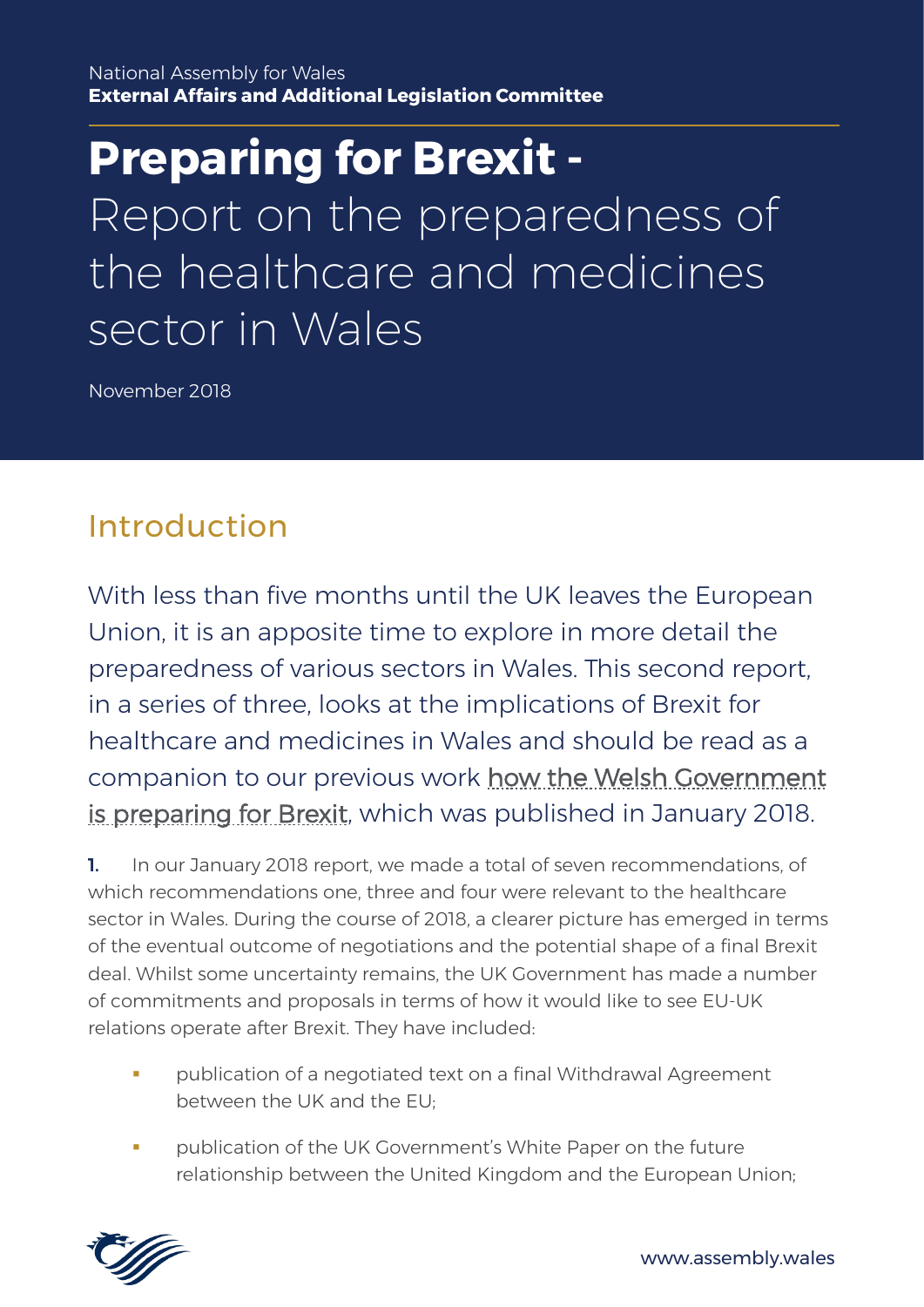■ publication of the UK Government's "no deal" notices.

2. On 14 November 2018, the final negotiated text of a draft Withdrawal Agreement between the UK and the EU was published. This agreement deals with the so-called "divorce issues" arising from the UK's exit from the European Union. Our report is being published to the backdrop of ongoing political developments relating to the Withdrawal Agreement. However, we note that it faces a number of political hurdles before various preparedness issues, particularly a "no deal" scenario, can be ruled out entirely. The timescales for these political hurdles are likely to extend well into 2019, we therefore consider scrutiny of the Welsh Government's preparedness work to be important in the meantime.

**3.** In summer 2018, we decided to write to stakeholders for a progress update in relation to:

- **•** the preparedness of the healthcare and medicines sector in Wales for the UK's departure from the EU;
- how the Welsh Government is leading efforts to prepare the Welsh healthcare and medicines sector for the UK's departure from EU, including contingency planning for a "no deal"; and
- any other issues stakeholder might wish to bring to the attention of the External Affairs Committee.
- 4. We received responses from:
	- **[the Association of the British Pharmaceutical Industry \(ABPI\);](http://senedd.assembly.wales/documents/s79235/Correspondence%20from%20the%20Association%20of%20the%20British%20Pharmaceutical%20Industry%20regarding%20the%20follow-up%20i.pdf)**
	- **the Royal College of Nursing Wales (RCN Wales):**
	- [the Welsh NHS Confederation \(the NHS Confederation\);](http://senedd.assembly.wales/documents/s79232/Correspondence%20from%20the%20Welsh%20NHS%20Confederation%20regarding%20the%20follow-up%20inquiry%20into%20how%20the%20Welsh%20G.pdf) and
	- **the British Medical Association Cymru Wales (BMA Cymru).**

5. To explore some of the themes from the written responses in more detail, we held oral evidence sessions on the [8 October 2018](http://record.assembly.wales/Committee/5051) with Dr Richard Greville, of the Association of the British Pharmaceutical Industry; Dr Stephen Monaghan of BMA Cymru Wales; Lisa Turnbull, of the Royal College of Nursing Wales; and Vanessa Young, of the Welsh NHS Confederation.

6. We wrote to Carwyn Jones AM, First Minister of Wales, to request an update in relation to the recommendations of our report "How is the Welsh Government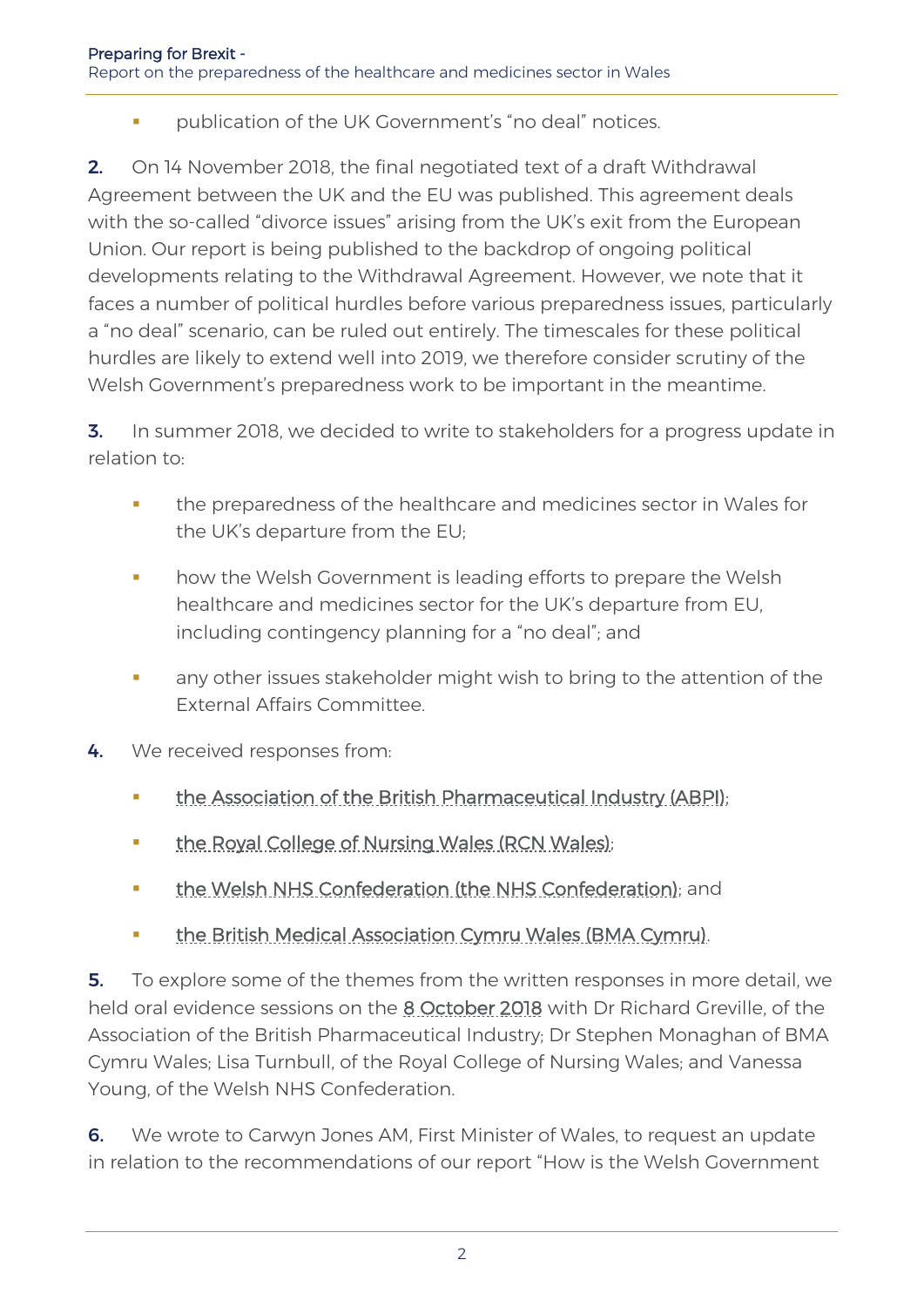preparing for Brexit?" and received a response on [10 September 2018](http://senedd.assembly.wales/documents/s80875/Correspondence%20from%20the%20First%20Minister%20regarding%20the%20request%20for%20an%20update%20on%20progress%20with%20recommen.pdf) and a further response on [2 November 2018.](http://senedd.assembly.wales/documents/s80388/Correspondence%20from%20the%20First%20Minister%20of%20Wales%20regarding%20an%20update%20on%20progress%20with%20recommendations.pdf)

**7.** We questioned the First Minister in more detail during an oral evidence session on [5 November 2018.](http://record.assembly.wales/Committee/5056)

8. This report summarises some of the key themes of the evidence received and sets out our view and recommendations.

# 1. Preparedness of the healthcare and medicines sector – key themes and findings

### 1. 1. Background

**9.** In our January 2018 report, we outlined a number of issues relating to the potential impact of Brexit on the healthcare and medicines sector in Wales which included the need for a stronger steer from the Welsh Government about how they should be preparing.<sup>1</sup>

#### 1. 2. General planning and communication

10. A central theme to the written evidence received was that of continuing uncertainty and the fact that there are still a number of "unknowns" about the UK's exit from the European Union.<sup>2</sup> The Royal College of Nursing Wales (RCN Wales) told us that:

> "A central theme to all areas of concern is uncertainty, and the fact that the full implications and risks posed by Brexit are, to a certain extent, an unknown quantity. This makes it difficult to predict or plan for the future." 3

**11.** Vanessa Young, Director of the Welsh NHS Confederation echoed this during oral evidence describing "a very uncertain environment". Ms Young told us:

> "It's just really important, I think, that we have really regular and consistent communication across the whole sector. One of the things the Welsh NHS Confederation has agreed to do with all of the people

<sup>&</sup>lt;sup>1</sup> National Assembly for Wales, External Affairs and Additional Legislation Committee, "How is the [Welsh Government preparing for Brexit?](http://www.assembly.wales/laid%20documents/cr-ld11403/cr-ld11403-e.pdf)" - January 2018

<sup>&</sup>lt;sup>2</sup> Written evidence, [Royal College of Nursing Wales;](http://senedd.assembly.wales/documents/s79233/Correspondence%20from%20the%20Royal%20College%20of%20Nursing%20Wales%20regarding%20the%20follow-up%20inquiry%20into%20how%20the%20.pdf) [Welsh NHS Confederation;](http://senedd.assembly.wales/documents/s79232/Correspondence%20from%20the%20Welsh%20NHS%20Confederation%20regarding%20the%20follow-up%20inquiry%20into%20how%20the%20Welsh%20G.pdf) [BMA Cymru Wales](http://senedd.assembly.wales/documents/s79229/Correspondence%20from%20BMA%20Cymru%20Wales%20regarding%20the%20follow-up%20inquiry%20into%20how%20the%20Welsh%20Government%20is.pdf)

<sup>&</sup>lt;sup>3</sup> Written evidence, [RCN Wales](http://senedd.assembly.wales/documents/s79233/Correspondence%20from%20the%20Royal%20College%20of%20Nursing%20Wales%20regarding%20the%20follow-up%20inquiry%20into%20how%20the%20.pdf)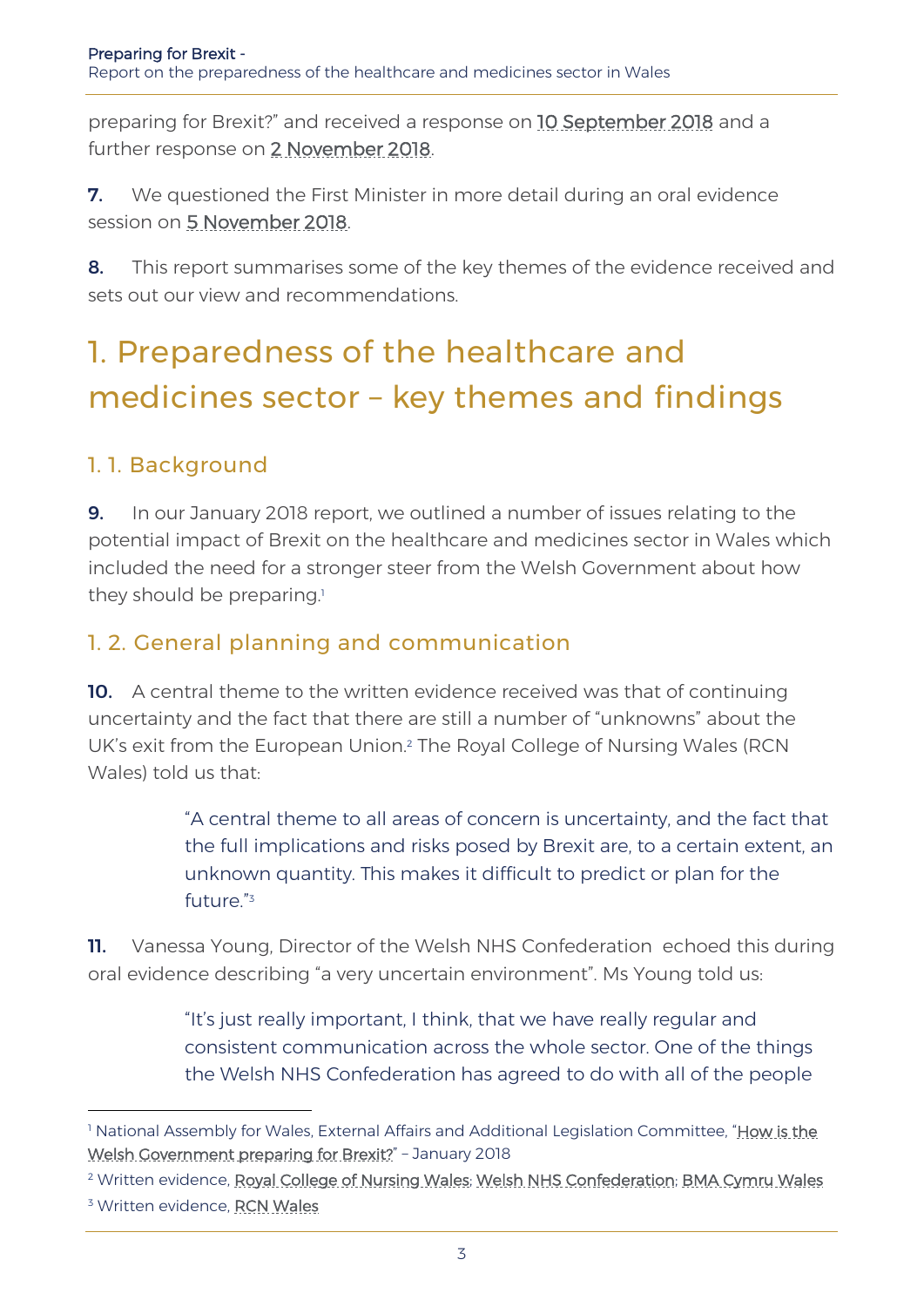who were present at our round table, who were representing all parts of the sector, is to pull together a frequently asked questions briefing and we've gone out to everybody and said, 'What are the things that are concerning you? What are the questions that you want answering?', and then we're going to work with Welsh Government colleagues to try and answer those questions consistently and in one place. But, necessarily, over the next few months, we'll continue to see uncertainty around Brexit. We'll have to keep updating that and recognise that it's a dynamic process and the way in which we communicate will continue to need to be dynamic." 4

12. In written evidence the NHS Confederation told us that in the period since the referendum, the Welsh Government has engaged with health and care bodies "to identify areas that may be affected by leaving the EU, including the NHS Executive Board and Wales NHS Partnership".<sup>5</sup> The NHS Confederation also stated it has agreed to be "the main point of contact for coordinating specific Brexit actions across NHS organisations".<sup>6</sup>

13. RCN Wales emphasised the need for greater communication from the Welsh Government to inform planning. <sup>7</sup> Lisa Turnbull told us:

> "What we would say is that we would welcome much stronger communication. For example, we know that there is a portal for businesses to look at and provide them with guidance and support. There is a useful discussion hub on Public Health Wales, but that seems to relate specifically, as you'd expect, to public health questions and policy questions, whereas what we would be looking for, perhaps, is a more central depository, whether that's on HOWIS or on the Welsh Government site, actually providing that clear planning guidance." 8

14. Lisa Turnbull of RCN Wales added that:

"I think strategic planning has begun, which we welcome very much, but I think that needs to be communicated further and faster, and people need to communicate, as I say, at all levels, including, now, they

<sup>6</sup> Ibid.

<sup>4</sup> Record of Proceedings, [paragraph 239](http://record.assembly.wales/Committee/5051) – 8 October 2018

<sup>5</sup> Written evidence, [Welsh NHS Confederation](http://senedd.assembly.wales/documents/s79232/Correspondence%20from%20the%20Welsh%20NHS%20Confederation%20regarding%20the%20follow-up%20inquiry%20into%20how%20the%20Welsh%20G.pdf)

<sup>7</sup> Record of Proceedings, [paragraph 223](http://record.assembly.wales/Committee/5051) – 8 October 2018

<sup>&</sup>lt;sup>8</sup> Record of Proceedings, [paragraph 224](http://record.assembly.wales/Committee/5051) - 8 October 2018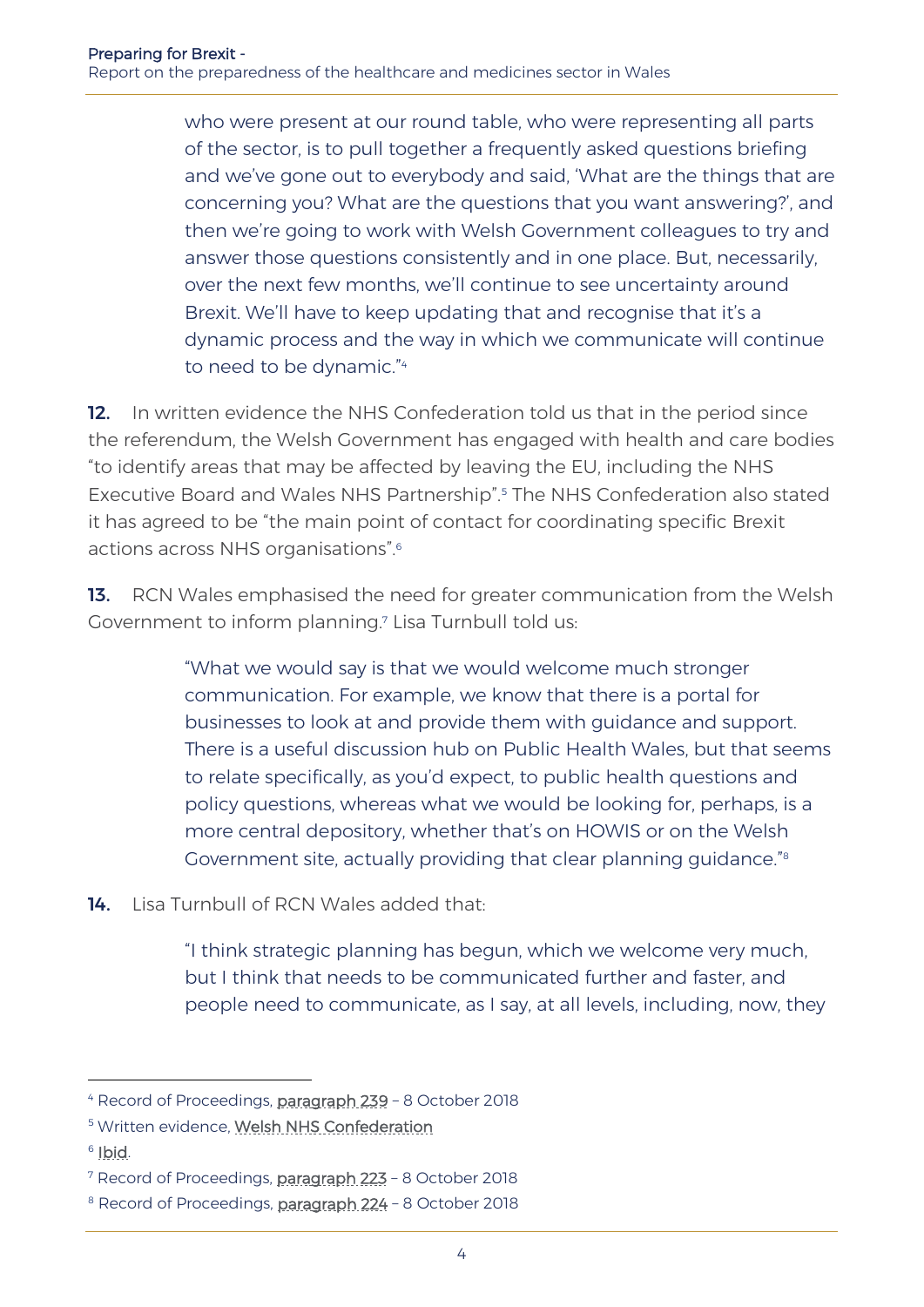need to think about communicating to the wider workforce and, indeed, to the general public that this work is ongoing." 9

15. The need for greater communication was also emphasised by Dr Richard Greville of ABPI during oral evidence.<sup>10</sup>

16. Vanessa Young, Director of the Welsh NHS Confederation told us that there was recognition "across the sector" about the need for an "effective communication strategy" and that this work was being taken forward by the EU Transition Leadership Group, chaired by the Welsh Government.<sup>11</sup>

17. In correspondence, the First Minister stated that the Welsh Government has set up groups in order to engage with stakeholders, including the creation in September this year, of the "Health and Social Care Brexit Ministerial Stakeholder Advisory Forum" made up of "senior leaders from across the health and social services sector" and is led by the Cabinet Secretary for Health and Social Services.<sup>12</sup>

#### 1. 3. Our view

-

We heard that whilst communication with the sector has improved since our first report in January 2018, gaps remain in terms of information filtering through to all levels. We expect a redoubling of communication efforts in the coming months as the final outcome of the Brexit negotiations becomes apparent. Planning for this should already be in place and we would welcome assurance from the Welsh Government that this is the case.

**Recommendation 1.** We recommend that the Welsh Government, in its response to this report, provides assurance that communication plans are in place for the run-up to when the UK formally leaves the EU at the end of March 2019. This assurance should include sharing with us:

- **•** details of the identified risks relating to the Brexit preparedness of the Welsh healthcare sector; and
- details of how the Welsh Government intends to communicate preparedness plans with all levels of the health and social care sectors in Wales.

<sup>&</sup>lt;sup>9</sup> Record of Proceedings, [paragraph 226](http://record.assembly.wales/Committee/5051) - 8 October 2018

<sup>&</sup>lt;sup>10</sup> Record of Proceedings, [paragraph 233](http://record.assembly.wales/Committee/5051) - 8 October 2018

<sup>&</sup>lt;sup>11</sup> Record of Proceedings, [paragraph 231](http://record.assembly.wales/Committee/5051) - 8 October 2018

 $12$  [Correspondence from the First Minister on preparedness](http://senedd.assembly.wales/documents/s80388/Correspondence%20from%20the%20First%20Minister%20of%20Wales%20regarding%20an%20update%20on%20progress%20with%20recommendations.pdf) - 2 November 2018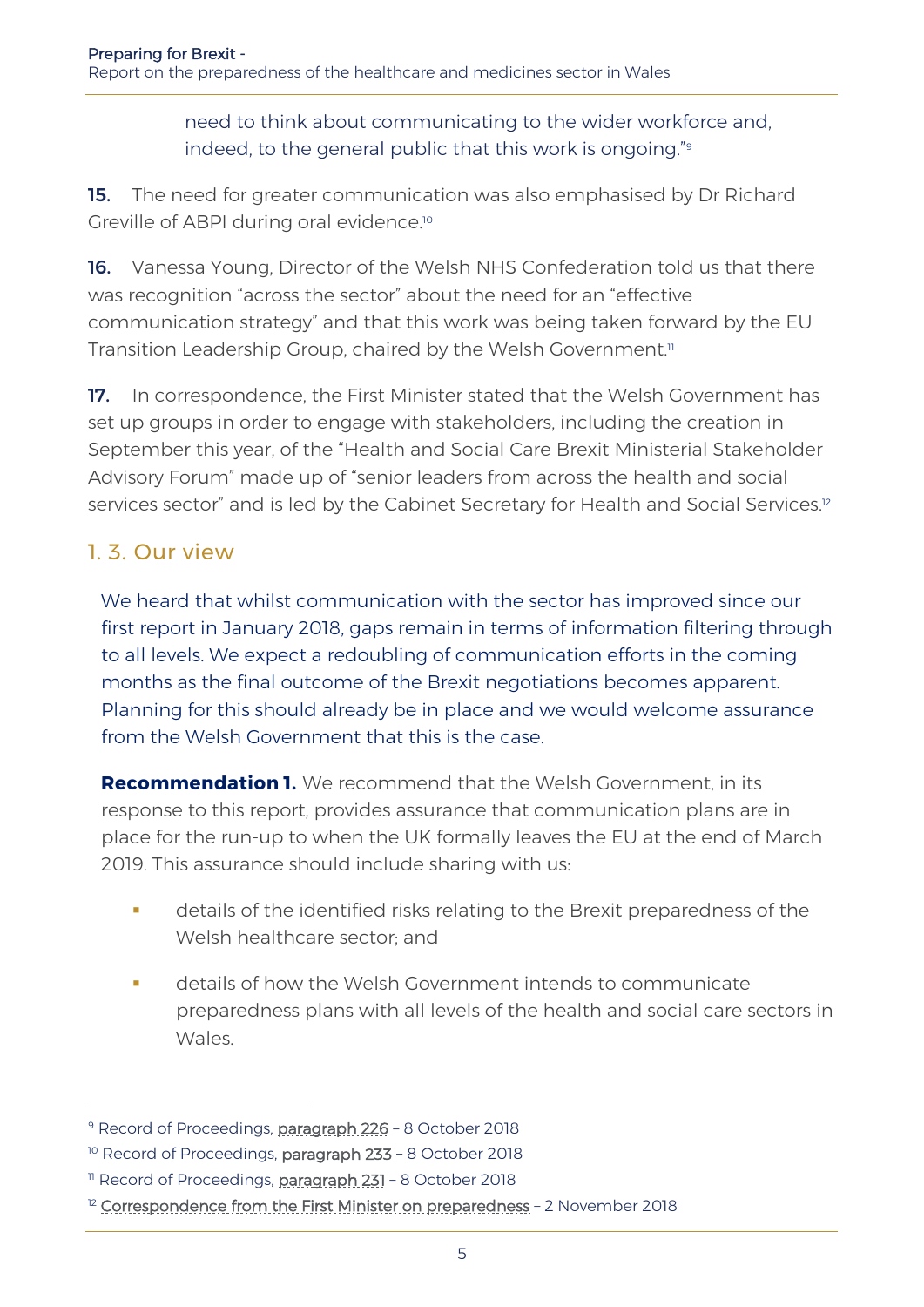#### 1. 4. Scenario planning and "no deal"

18. RCN Wales noted in its submission that they are reassured that work is underway in many of the key areas of health and social care, and that a certain amount of contingency planning for a possible "no deal" scenario is also being undertaken.<sup>13</sup> However, the RCN also noted concerns that "this work is relatively early on in its development and that sufficient time to work through all of the detail may be running out".<sup>14</sup>

19. BMA Cymru Wales told us that at its annual representative meeting in June 2018, the organisation voted to change its policy "to opposition to Brexit and to support the public having a final say on the Brexit deal".<sup>15</sup> They added that the BMA "continues to work with other organisations to highlight the dangers of a 'no deal' Brexit and engage and raise concerns with the Welsh Government".<sup>16</sup>

20. During oral evidence, the First Minister, Carwyn Jones AM, repeated his concerns about the implications of a "no deal" likening the UK Government's technical notes to "preparations for war".<sup>17</sup> The First Minister went on to tell us that the Welsh Government would not be publishing separate Wales-specific notices but look to supplement the UK Government's notices where necessary.<sup>18</sup> The First Minister told us:

> "I'd argue that more important than producing notes is the dialogue we are having with different groups as part of the work on Brexit. For example, there's the environment and rural affairs round-table stakeholder group that was convened soon after the referendum itself. There's a health Brexit group as well. Rather than saying, 'Look, here's a set of notes that are different to the UK Government's', or identical, what we're saying is, 'Let's sit around the table on a regular basis and then work through the issues so that you're aware of what might happen and what problems might result.'."<sup>19</sup>

- <sup>15</sup> Written evidence, **BMA Cymru Wales**
- <sup>16</sup> Ibid.

<sup>&</sup>lt;sup>13</sup> Written evidence, [Royal College of Nursing Wales](http://senedd.assembly.wales/documents/s79233/Correspondence%20from%20the%20Royal%20College%20of%20Nursing%20Wales%20regarding%20the%20follow-up%20inquiry%20into%20how%20the%20.pdf)

<sup>&</sup>lt;sup>14</sup> [Ibid.](http://senedd.assembly.wales/documents/s79233/Correspondence%20from%20the%20Royal%20College%20of%20Nursing%20Wales%20regarding%20the%20follow-up%20inquiry%20into%20how%20the%20.pdf)

<sup>&</sup>lt;sup>17</sup> Record of Proceedings, [paragraph 91](http://record.assembly.wales/Committee/5051) - 8 October 2018

<sup>&</sup>lt;sup>18</sup> Record of Proceedings, [paragraph 100](http://record.assembly.wales/Committee/5051) - 8 October 2018

<sup>&</sup>lt;sup>19</sup> Record of Proceedings, **paragraph 101** - 8 October 2018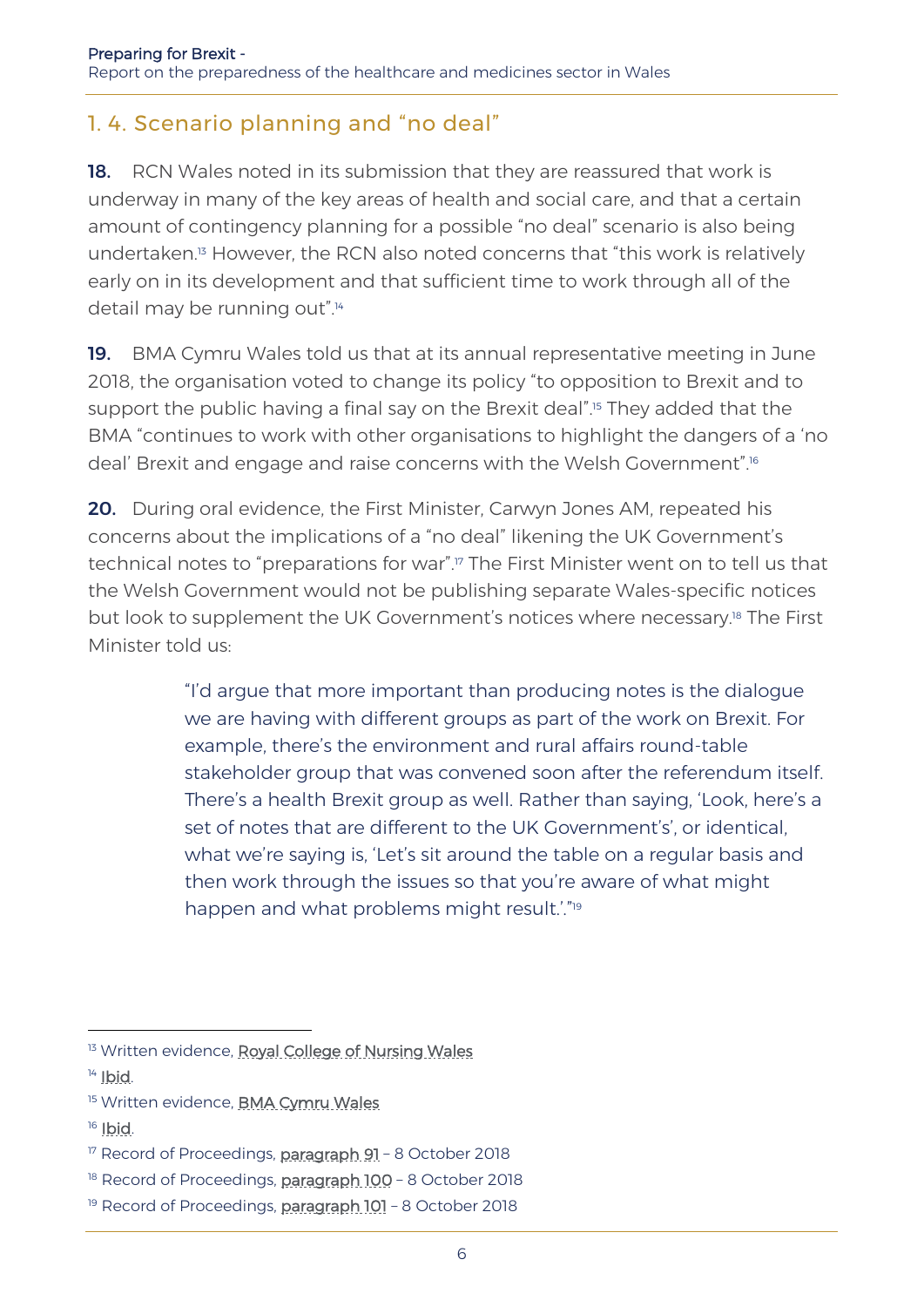#### 1. 5. Our view

We note the concerns expressed by stakeholders about the implications of "no deal" and the lack of sufficient time to prepare for such an outcome. More specific concerns raised with us about the implications of Brexit for the continued supply of medicines (including in the event of a "no deal") are addressed in the following section.

#### 1. 6. The supply of medicines

21. The supply of medicines to patients after Brexit was raised as a concern in the evidence received.<sup>20</sup> ABPI stated in its evidence that 45 million patient packs of medicine move from the UK to the EU27 every month, with 37 million packs moving in the other direction.<sup>21</sup> ABPI told us that it had therefore been underlining the importance of evaluating individual supply lines for individual products, particularly those with complex supply lines and those with temperature control requirements.<sup>22</sup>

22. Dr Richard Greville of ABPI expanded upon this during oral evidence stating that "the continuity of supply" was at the "forefront of people's minds".<sup>23</sup> Dr Greville told us that industry was currently being asked to evaluate supply lines and regulatory requirements and that the "number one ask is for a deal with regulatory co-operation and frictionless trade and movement across borders".<sup>24</sup> Dr Greville added that ABPI members were currently working on medicine supply contingency planning:

> "Basically that's a request from the UK Government for manufacturers to increase their stock within pre-wholesaler of up to and including six weeks' additional stock of medicines. So, 'pre-wholesaler' means that the stockpiling is done at the cost of the manufacturer within warehousing that the manufacturer maintains and pays for. So, that, I think, is the difference between the stockpiling. I think Nessa was talking about stockpiling within the NHS, and the ask on

 $22$  Ibid.

<sup>20</sup> Written evidence, [Royal College of Nursing Wales](http://senedd.assembly.wales/documents/s79233/Correspondence%20from%20the%20Royal%20College%20of%20Nursing%20Wales%20regarding%20the%20follow-up%20inquiry%20into%20how%20the%20.pdf)

<sup>21</sup> Written evidence, [ABPI](http://senedd.assembly.wales/documents/s79235/Correspondence%20from%20the%20Association%20of%20the%20British%20Pharmaceutical%20Industry%20regarding%20the%20follow-up%20i.pdf)

<sup>&</sup>lt;sup>23</sup> Record of Proceedings, **paragraph 210** - 8 October 2018

<sup>&</sup>lt;sup>24</sup> Record of Proceedings, [paragraph 211](http://record.assembly.wales/Committee/5051) - 8 October 2018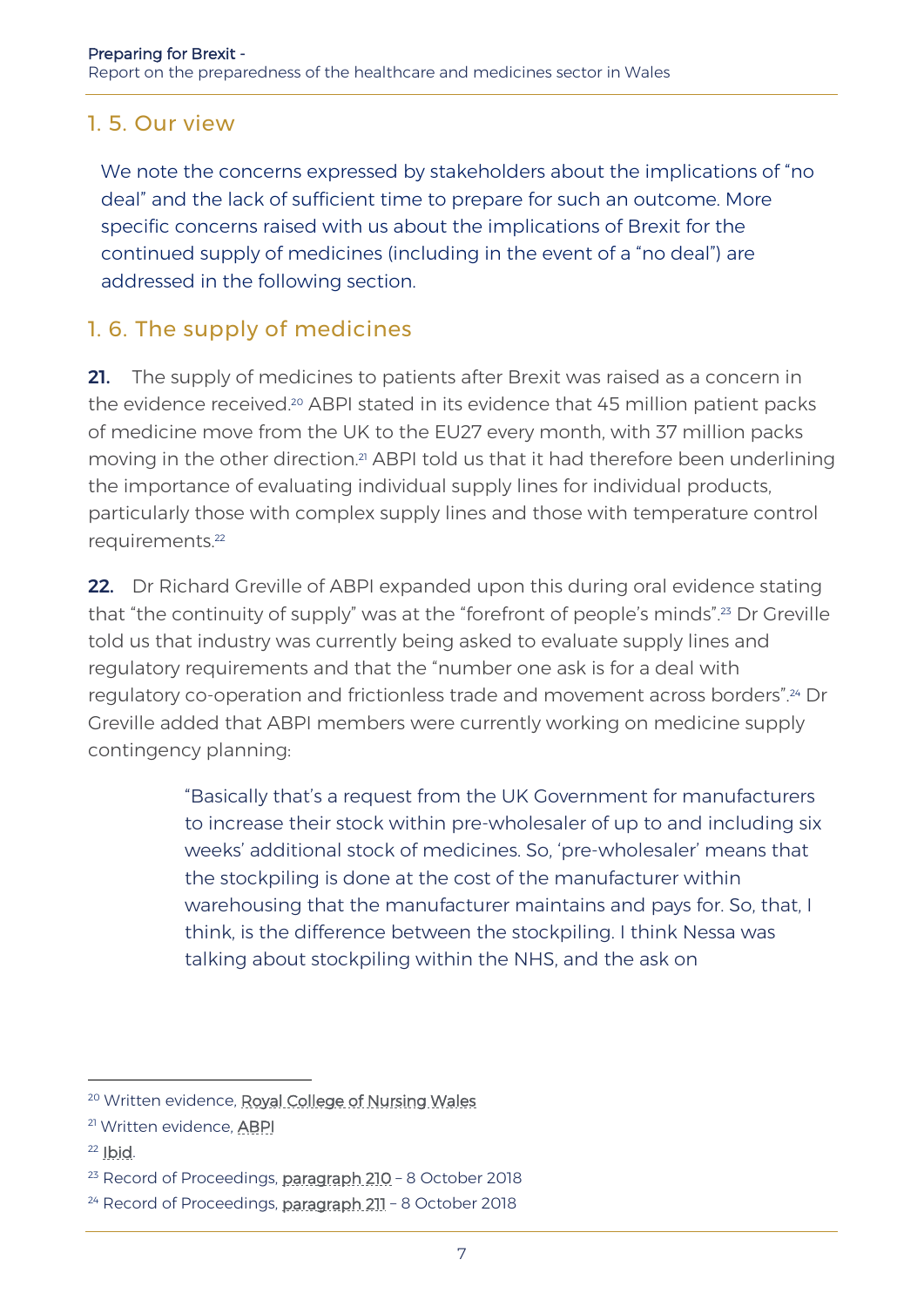manufacturers is for us to stockpile an additional six weeks within prewholesaler facilities within the UK." 25

23. Dr Greville also told us about some of the considerations that need to be made by the industry in terms of stockpiling:

> "There are certain issues with regard to the costs of bringing additional stock to the UK. There are also issues about the costs of the additional warehousing needed and, obviously, if the warehousing isn't an option that's possible for whatever reason, the costs of air freight are also a consideration. And for all of the above, you also need to consider the capacity availability in the UK. Medicines are slightly different from a lot of other goods in that they are very heavily regulated. So, it isn't a case of creating a warehouse without any appropriate regulatory sign-off and certification. So, all of that will inevitably take time, but close collaboration and engagement between the Welsh Government and the UK Government on this topic might be very useful." 26

24. Vanessa Young told us that "in terms of supply of medicines, the UK Government is taking the lead for the pharmaceutical industry in preparing to have sufficient stockpile of medicines".<sup>27</sup> In terms of the role of the Welsh Government, Ms Young told us:

> "what the Welsh Government is asking individual organisations to do is to review and rehearse promptly existing business continuity and resilience arrangements within organisations and to do that with their local and regional partnerships and through local resilience forums. And then, they have provided a checklist to give us areas of particular things to focus on in terms of those actions, starting with resilience and continuity. So, confirming that existing arrangements are up to date, they're working with partners to pay particular consideration to Brexit and that plans are in place for a rehearsal for January next year.

[…]The second area is in terms of continuation of supply and the focus there is on the extent to which organisations are confident of their inventory management arrangements. So, how confident are we that we have up-to-date, accurate, real-time inventory data for our

<sup>&</sup>lt;sup>25</sup> Record of Proceedings, [paragraph 211](http://record.assembly.wales/Committee/5051) - 8 October 2018

<sup>&</sup>lt;sup>26</sup> Record of Proceedings, **paragraph 214** - 8 October 2018

<sup>&</sup>lt;sup>27</sup> Record of Proceedings, [paragraph 194](http://record.assembly.wales/Committee/5051) - 8 October 2018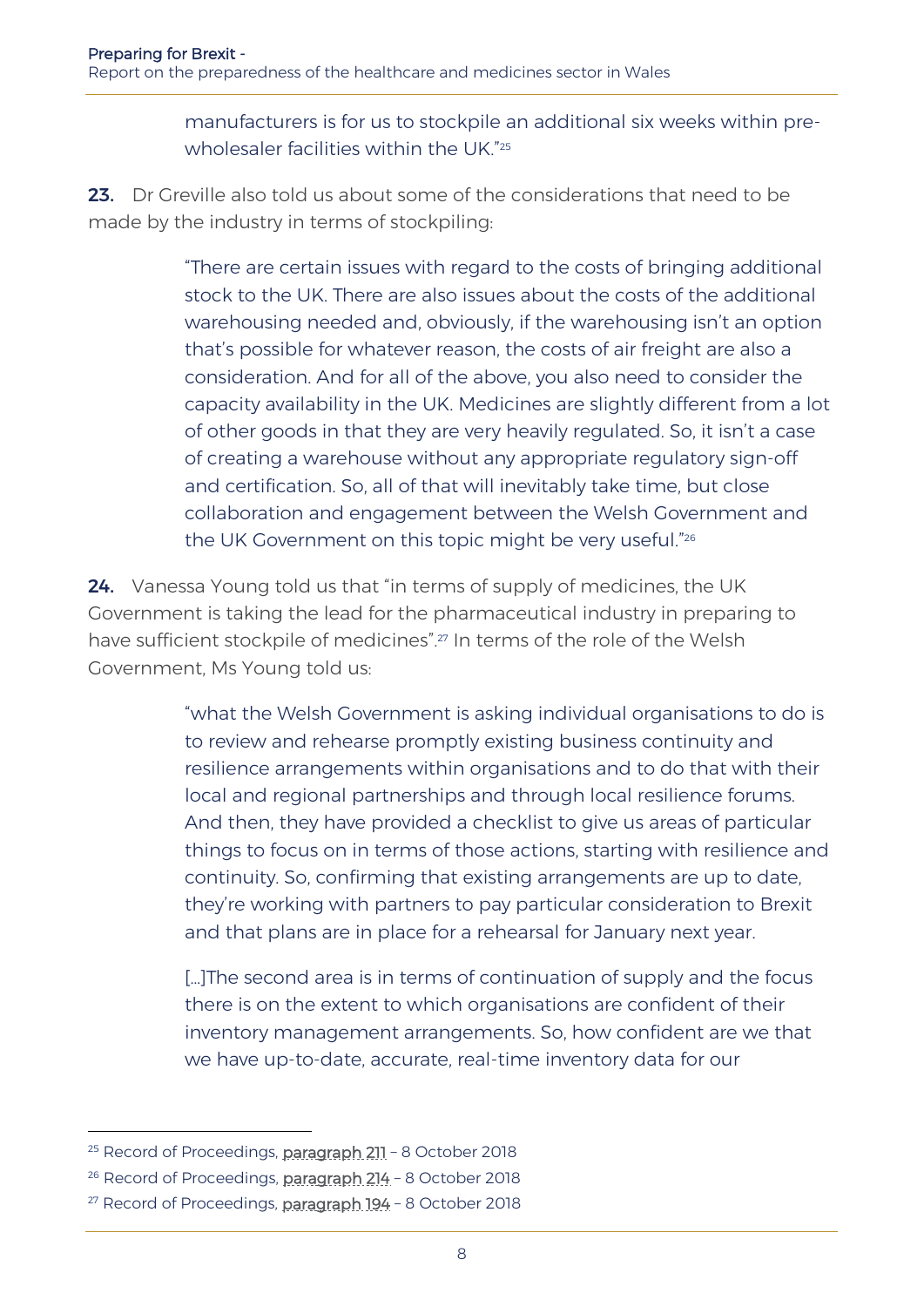medicines and consumables? Then, the final point is around critical machinery and equipment." 28

25. In its written submission, the Welsh NHS Confederation also told us that, in August 2018 the Deputy Chief Executive of NHS Wales, Simon Dean, sent a letter to all NHS Chief Executives in Wales advising "that they do not need to take any steps to stockpile additional medicines beyond their current stock levels and there is no need for clinicians to write longer NHS prescriptions". 29

#### 1. 7. Our view

We heard from stakeholders that continuity of supply of medicines in the context of a "no deal" Brexit is a key concern for the health service in Wales. We understand from the evidence received that preparations are underway to ensure continuity of supply and agree that coordination between the UK Government and the Welsh Government will be needed in terms of contingency planning.

**Recommendation 2.** We recommend that the Welsh Government, in response to this report, outlines details of:

- **its discussions with counterparts in the UK Government on the** coordination of its Brexit preparedness in the field of healthcare and medicines; and
- the work underway to ensure that there is sufficient warehouse capacity to meet any potential stockpiling requirements.

# 1. 8. Mutual recognition of standards and reciprocal arrangements

26. In written evidence, the Welsh NHS Confederation outlined the findings of its Policy Forum, which has been endorsed by 20 organisations in Wales.<sup>30</sup> The findings include calling for the preservation of current reciprocal healthcare arrangements after Brexit; continued mutual recognition of professional

<sup>&</sup>lt;sup>28</sup> Record of Proceedings, [paragraphs 196 and 197](http://record.assembly.wales/Committee/5051) - 8 October 2018

<sup>29</sup> Written evidence, [Welsh NHS Confederation](http://senedd.assembly.wales/documents/s79232/Correspondence%20from%20the%20Welsh%20NHS%20Confederation%20regarding%20the%20follow-up%20inquiry%20into%20how%20the%20Welsh%20G.pdf)

<sup>30</sup> Welsh NHS Confederation, *[The key issues for health and social care organisations as the UK](https://www.nhsconfed.org/-/media/Confederation/Files/Wales-Confed/Wales-Policy-Forum-Brexit-briefing.pdf)  [prepares to leave the European Union](https://www.nhsconfed.org/-/media/Confederation/Files/Wales-Confed/Wales-Policy-Forum-Brexit-briefing.pdf)*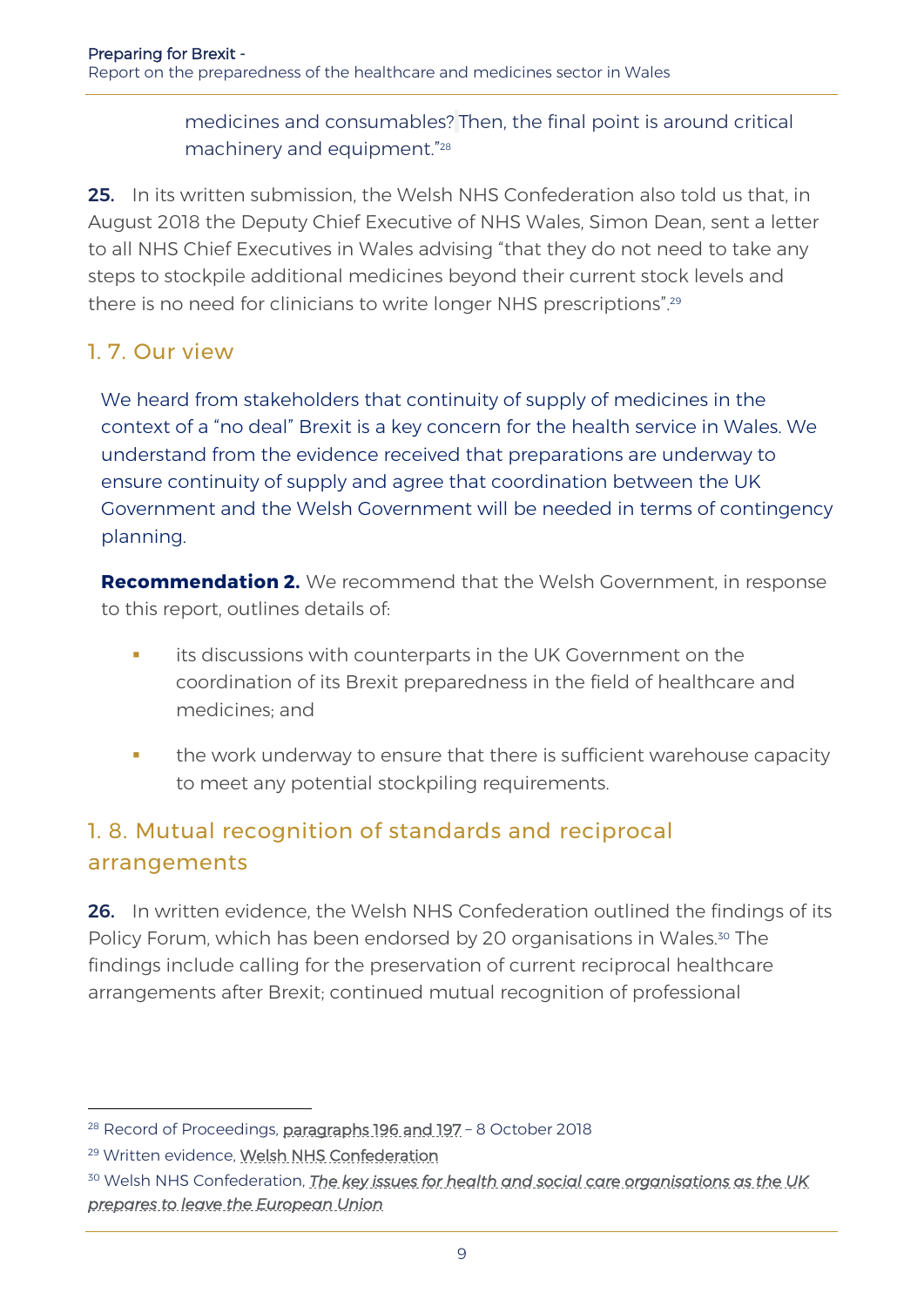qualifications; and regulatory alignment "for the benefit of patients and the public's health". 31

27. During oral evidence, Vanessa Young expanded upon preparations in this area telling us that:

> "The point to make on the technical notices, actually, is that there are a number of areas where they're still silent. We haven't had technical notices on issues like reciprocal healthcare, on much of the public health protection issues and on mutual recognition of qualifications, for example. So, there are a number of areas where we're still waiting to understand that UK position. But they are issues on which we're aware the UK is leading, but in discussion with devolved administrations."<sup>32</sup>

28. RCN Wales told us that:

"After Brexit the UK may find it more difficult to access medicines and medical devices if we choose to create new frameworks which are different from EU regulations. This may cause delays in new drugs being made available for patients, with the potential to cause significant harm. Ensuring timely access to medicine is critical for all patients in the UK. The UK Government should also agree mutual recognition of the CE mark between the UK and the EU. The CE mark indicates compliance with EU health and safety standards and allows for free movement of products."<sup>33</sup>

29. On 26 October 2018, the UK Government introduced the Healthcare (International Arrangements) Bill, which contains provisions to give the government legal powers to fund and implement any international agreements – including, but not limited to, agreements with the EU –- in relation to healthcare after Brexit.<sup>34</sup>

j

<sup>31</sup> Written evidence, [Welsh NHS Confederation](http://senedd.assembly.wales/documents/s79232/Correspondence%20from%20the%20Welsh%20NHS%20Confederation%20regarding%20the%20follow-up%20inquiry%20into%20how%20the%20Welsh%20G.pdf)

<sup>&</sup>lt;sup>32</sup> Record of Proceedings, [paragraph 255](http://record.assembly.wales/Committee/5051) - 8 October 2018

<sup>&</sup>lt;sup>33</sup> Written evidence, Royal College of Nursing Wales

<sup>34</sup> UK Government, "[New law proposed to safeguard UK citizens](https://www.gov.uk/government/news/new-law-proposed-to-safeguard-uk-citizens-healthcare-abroad-after-brexit)' healthcare abroad after Brexit"-26 October 2018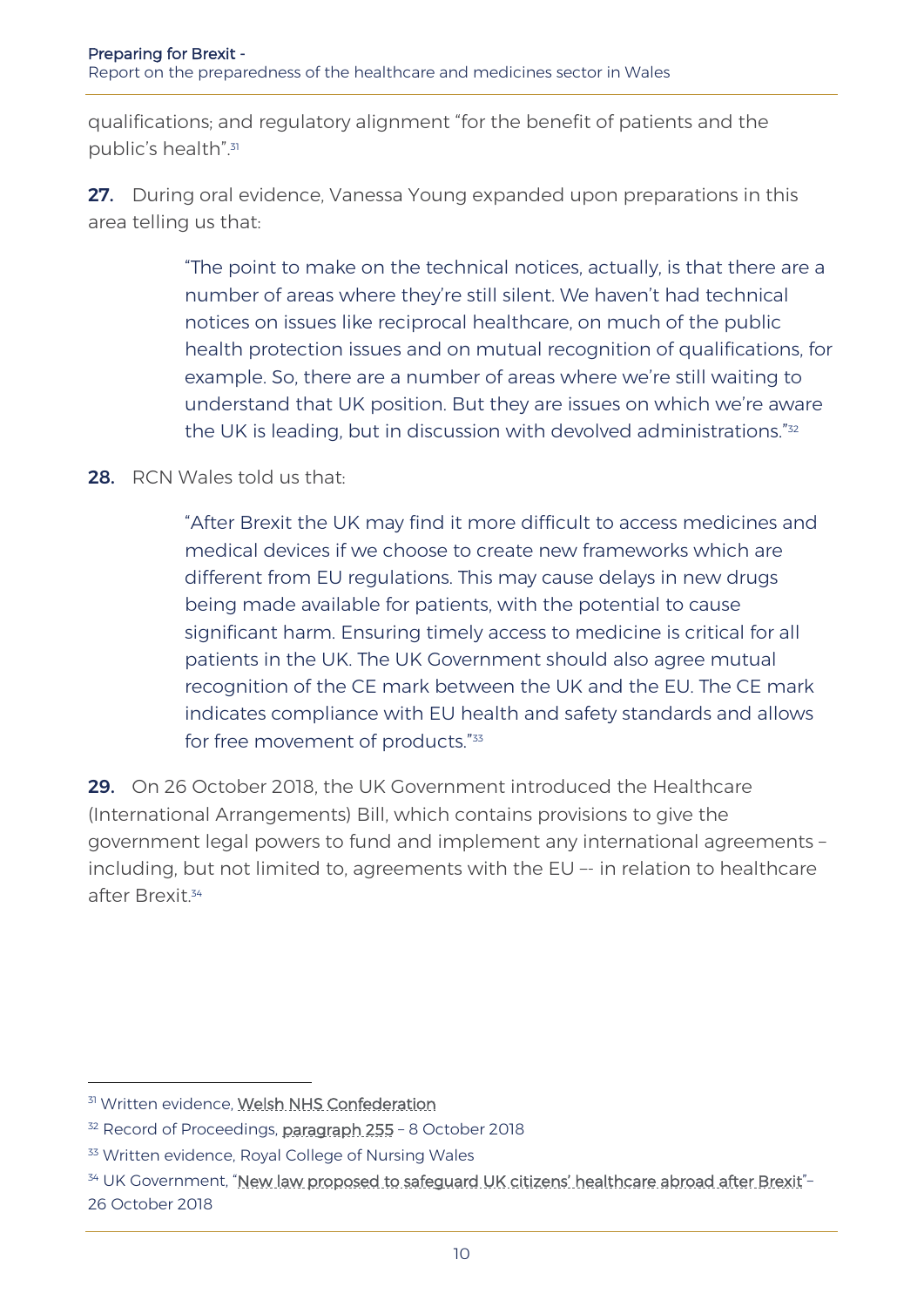30. Dr Stephen Monaghan of BMA Cymru Wales and RCN Wales expressed concerns about continued access to medical radioisotopes after Brexit.<sup>35</sup> Dr Monaghan said:

> "On supplies, specifically, and communication about them, it would only be fair to say that certainly one area where the communications are not adequate, because the position has not been clarified enough, including in the technical notices, is on radioisotopes. So, because we are, as things stand, leaving Euratom—which the BMA regrets—we will not be able to legally obtain radioisotopes from EU member states. They won't be able to export them to us—any European company. So, what we haven't seen is clarity as to where the radioisotopes are, therefore, going to come from should there be no deal. So, we've seen some detail, obviously, about consumables, about medicines and medical devices, but radioisotopes is a specific area and very heavily regulated—even more heavily regulated than pharmaceuticals, arguably." 36

**31.** Lisa Turnbull of RCN Wales told us that:

"Similarly, there are serious concerns within the health arena in relation to radioisotopes and their movement (currently governed by Euratom). Radioisotopes are highly valuable in medicine, and are widely used in the diagnosis and treatment of disease. Not surprisingly, there are tight regulations surrounding the transportation and importation of radioactive materials. Radioisotopes also have a very short half-life and rapid decay meaning there cannot be any delays in the products reaching patients if they are to be effective. Plans need to be put in place now to ensure that the supply of these resources is not interrupted."<sup>37</sup>

#### 1. 9. Our view

-

We heard that continued regulatory cooperation is necessary to ensure continued access to new medicines and clinical trials. This echoes what we heard during our previous work on "Wales' [future relationship with Europe](http://www.senedd.assembly.wales/mgIssueHistoryHome.aspx?IId=20823)", We note that the UK Government'[s Future Relationship White Paper](https://assets.publishing.service.gov.uk/government/uploads/system/uploads/attachment_data/file/725288/The_future_relationship_between_the_United_Kingdom_and_the_European_Union.pdf) proposes

<sup>&</sup>lt;sup>35</sup> Written evidence, [Royal College of Nursing Wales;](http://senedd.assembly.wales/documents/s79233/Correspondence%20from%20the%20Royal%20College%20of%20Nursing%20Wales%20regarding%20the%20follow-up%20inquiry%20into%20how%20the%20.pdf) Record of Proceedings, [paragraph 189](http://record.assembly.wales/Committee/5051) - 8 October

<sup>&</sup>lt;sup>36</sup> Record of Proceedings, [paragraph 249](http://record.assembly.wales/Committee/5051) - 8 October 2018

<sup>&</sup>lt;sup>37</sup> Written evidence, [Royal College of Nursing Wales](http://senedd.assembly.wales/documents/s79233/Correspondence%20from%20the%20Royal%20College%20of%20Nursing%20Wales%20regarding%20the%20follow-up%20inquiry%20into%20how%20the%20.pdf)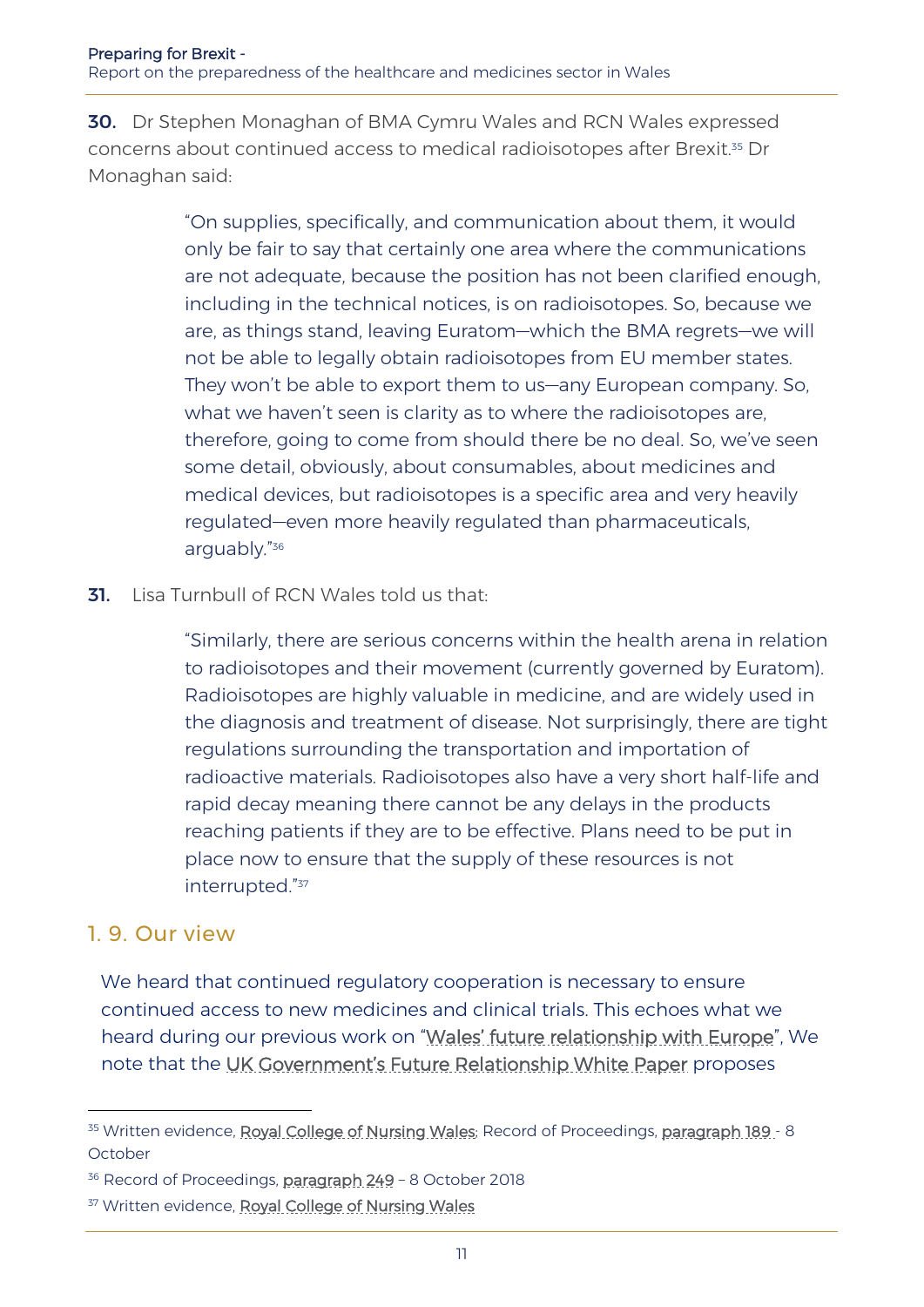continued participation in the European Medicines Agency and also proposes maintaining integrated supply chains, to avoid customs and regulatory delays at the border (which is relevant to the supply of medicines and other healthcare products).

**Recommendation 3.** We recommend that the Welsh Government outlines, in its response to this report, details of how it is pressing the UK Government for continued regulatory cooperation between the UK and the EU in terms of access to medicines and clinical research after Brexit.

We note that a degree of uncertainty remains in terms of reciprocal healthcare arrangements after Brexit, particularly in the event of a "no deal". However, we also note that the UK Government has recently introduced the Healthcare (International Arrangements) Bill, which aims to address these issues.

We note the concerns of stakeholders regarding the continuing uncertainty in relation to the future of UK access to medical radioisotopes and believe that this situation needs to be clarified as a matter of urgency.

**Recommendation 4.** We recommend that the Welsh Government, calls on the UK Government, to guarantee continuing access to medical radioisotopes after Brexit and ask that the Welsh Government outlines the actions it has taken to fulfil this recommendation in its response to our report.

## 1. 10. Potential implications for the health and social care workforce

**32.** The Welsh NHS Confederation's written evidence highlighted that (as of April 2018) 1,462 individuals directly employed by the NHS in Wales identified themselves as EU nationals (around 1.6 per cent of the total workforce).<sup>38</sup> According to BMA Cymru approximately 6.4 per cent of doctors currently working in the medical workforce in Wales are EEA graduates.<sup>39</sup>

33. Lisa Turnbull of RCN Wales raised concerns about the lack of reliable data in terms of the social care workforce:

> "Our concern, which we've identified, is that, although there are a number of EU-registered nurses working in NHS Wales—our concern is what we don't know. So, our concern is how many are working in the independent sector, and also, specifically, around the unregistered

j

<sup>38</sup> Written evidence, [Welsh NHS Confederation](http://senedd.assembly.wales/documents/s79232/Correspondence%20from%20the%20Welsh%20NHS%20Confederation%20regarding%20the%20follow-up%20inquiry%20into%20how%20the%20Welsh%20G.pdf)

<sup>39</sup> Written evidence, [BMA Cymru Wales](http://senedd.assembly.wales/documents/s79229/Correspondence%20from%20BMA%20Cymru%20Wales%20regarding%20the%20follow-up%20inquiry%20into%20how%20the%20Welsh%20Government%20is.pdf)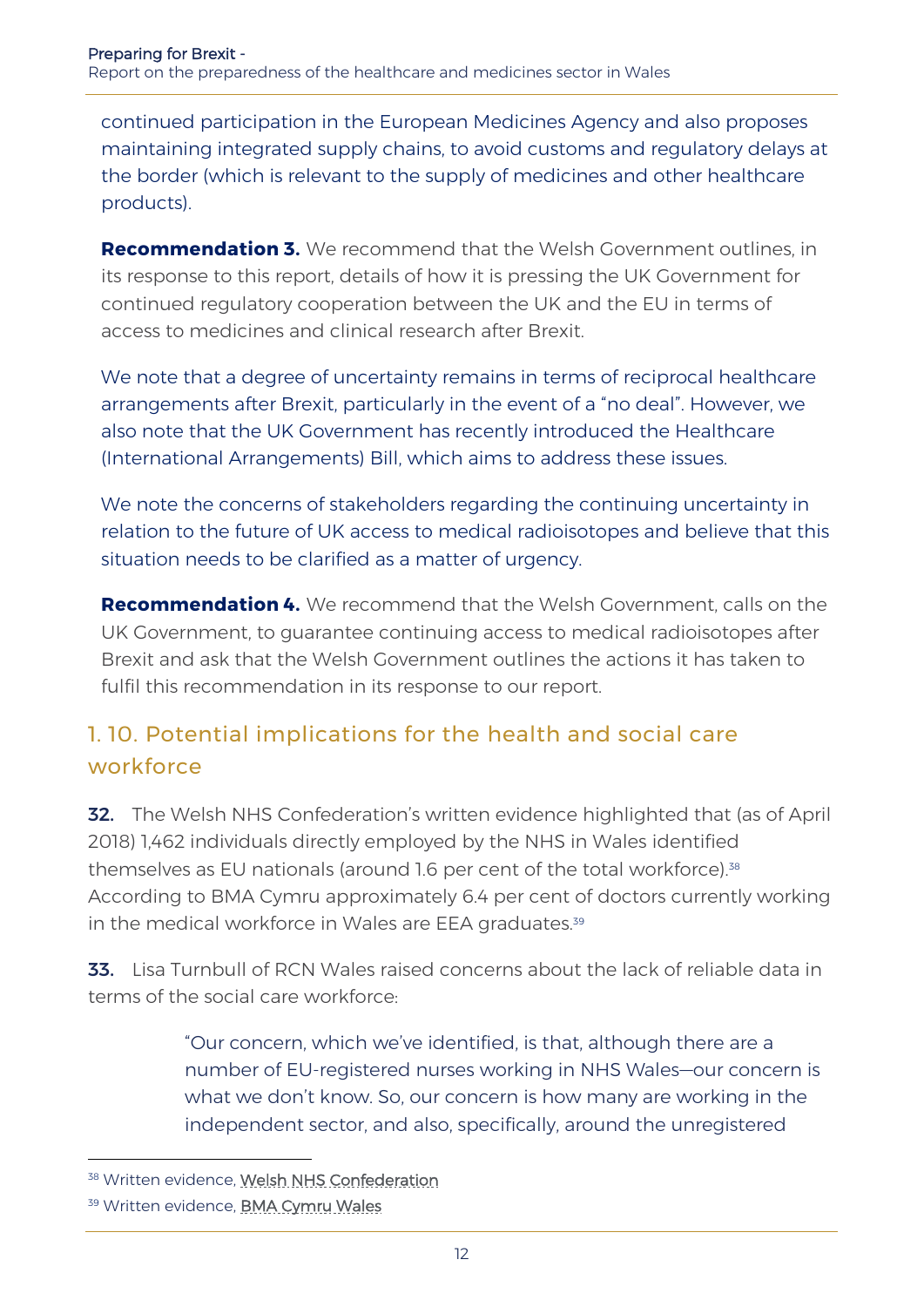workforce, so people such as care workers—what proportion are EU? The care home sector is fragile; it is very dependent on them for keeping that provision open. And of course, it has a huge impact then on what the NHS's operation is, in terms of the whole-systems approach. So, we are concerned specifically around that area, and we would welcome more—certainly the outcome of this research, and more information about this research that is currently under way, because it is an area of concern for us. […] As I said, one of the areas is not just your highly skilled, highly specialised roles, but also, equally important, is the very important skills that the care workforce has, and the work that they do in the independent sector in care homes." 40

**34.** BMA Cymru told us that migration from the EEA and elsewhere provides a range of benefits to the UK beyond staffing:

> "Medicine and medical research thrives on the interchange of experience, knowledge and training across countries and backgrounds. Allowing doctors and medical researchers to work, train, teach, conduct research and practice in different countries contributes to widening the understanding of healthcare and advances new breakthroughs in medicine." 41

**35.** BMA Cymru also stated that:

"Any reduction in the number of doctors migrating to the UK, or an increase in the number leaving the UK because of Brexit, will have a destabilising effect on the medical workforce, and the staffing of health and social care services across the UK. This will impact on already over stretched staffing levels on hospital wards, in GP practices and in community settings across the UK, putting at risk the quality of patient care and patient safety." 42

36. During oral evidence, Lisa Turnbull of RCN Wales told us that issues around the sustainability of the workforce and mutual recognition of qualifications also needed to be addressed:

> "One aspect of that is the impact on a sustainable workforce, and there are a number of other issues with a sustainable workforce that we are concerned about—what any future immigration system might look like

<sup>&</sup>lt;sup>40</sup> Record of Proceedings, [paragraph 290](http://record.assembly.wales/Committee/5051) - 8 October 2018

<sup>41</sup> Written evidence, [BMA Cymru Wales](http://senedd.assembly.wales/documents/s79229/Correspondence%20from%20BMA%20Cymru%20Wales%20regarding%20the%20follow-up%20inquiry%20into%20how%20the%20Welsh%20Government%20is.pdf)

<sup>42</sup> [Ibid](http://senedd.assembly.wales/documents/s79229/Correspondence%20from%20BMA%20Cymru%20Wales%20regarding%20the%20follow-up%20inquiry%20into%20how%20the%20Welsh%20Government%20is.pdf)